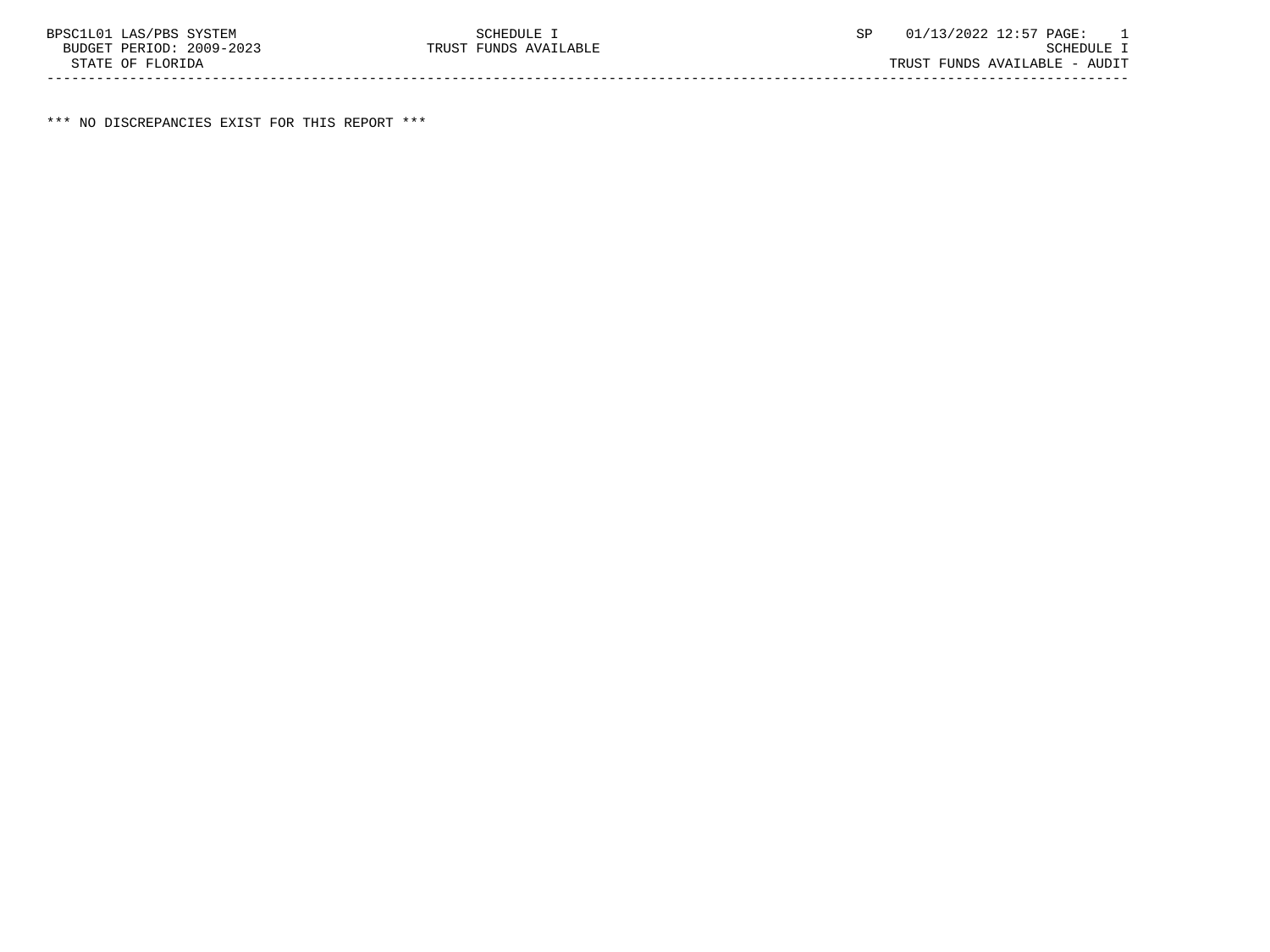BPSC1L01 LAS/PBS SYSTEM SCHEDULE I SEREDULE I SP 01/13/2022 12:57 PAGE: 1<br>BUDGET PERIOD: 2009-2023 TRUST FUNDS AVAILABLE

TRUST FUNDS AVAILABLE

|                                                    |                         |                  |        |                |                              |             | COL A12<br>FY 2022-23 | COL A14<br>AGY FIN REQ AGY AMD REQ<br>FY 2022-23<br>------------- ------------- |  |
|----------------------------------------------------|-------------------------|------------------|--------|----------------|------------------------------|-------------|-----------------------|---------------------------------------------------------------------------------|--|
| LEGAL AFFAIRS/ATTY GENERAL 41000000                |                         |                  |        |                |                              |             |                       |                                                                                 |  |
| FUND: PARI-MUTUEL WAGERING TF                      |                         | 2520             |        |                |                              |             |                       |                                                                                 |  |
| SECTION I: DETAIL OF REVENUES                      |                         |                  |        |                |                              |             |                       |                                                                                 |  |
|                                                    | REVENUE CAP SVC<br>CODE | CHG <sup>8</sup> | AUTH   |                | MATCHING %<br>ST I/C LOC I/C | CFDA<br>NO. |                       |                                                                                 |  |
| 01 FEES                                            |                         |                  |        |                |                              |             |                       |                                                                                 |  |
|                                                    | 000100 YES 8.0          |                  | 252.37 | 0.00           | 0.00                         |             |                       | 2,024,975 2,024,975                                                             |  |
| 02 LICENSES                                        | 000200 YES 8.0          |                  | 550    | 0.00           | 0.00                         |             | 475,431               | 475,431                                                                         |  |
| 03 TAXES                                           |                         |                  |        |                |                              |             |                       |                                                                                 |  |
| 04 INTEREST - INVESTMENTS                          | 000300 YES 8.0          |                  | 550    | 0.00           | 0.00                         |             | 11,878,439            | 11,878,439                                                                      |  |
| 05 FINES, FORFEITURES                              | 000502 NO 8.0           |                  | 550    | 0.00           | 0.00                         |             | 61,454                | 61,454                                                                          |  |
|                                                    | 001200 NO 8.0           |                  | 550    | 0.00           | 0.00                         |             | 48,850                | 48,850                                                                          |  |
| 06 MISCELLANEOUS                                   | 000400 YES 8.0          |                  | 550    | 0.00           | 0.00                         |             | 253,475               | 253,475                                                                         |  |
| 07 SLOT MACHINE GENERAL OCCUPATIONAL LICENSE       |                         |                  |        |                |                              |             |                       |                                                                                 |  |
| 08 SLOT MACHINE PROFESSIONAL LICENSE               | 000132 YES 8.0          |                  | 551    | 0.00           | 0.00                         |             | 52,985                | 52,985                                                                          |  |
|                                                    | 000134 YES 8.0          |                  | 551    | 0.00           | 0.00                         |             | 74,008                | 74,008                                                                          |  |
| 09 SLOT LICENSES                                   | 000133 YES 8.0          |                  | 551    | 0.00           | 0.00                         |             | 93,400                | 93,400                                                                          |  |
| 10 ADDICTIVE GAMBLING FUND                         |                         |                  |        |                |                              |             |                       |                                                                                 |  |
| 11 SLOT FACILITY LICENSE FEE                       | 000100 YES 8.0          |                  | 551    | 0.00           | 0.00                         |             | 2,000,000             | 2,000,000                                                                       |  |
|                                                    | 000131 YES 8.0          |                  | 551    | 0.00           | 0.00                         |             | 16,000,000            | 16,000,000                                                                      |  |
| 12 SLOT TAXES                                      | 000335 YES 0.0          |                  | 551    | 0.00           | 0.00                         |             | 215,400,000           | 215,400,000                                                                     |  |
| 13 FINGERPRINTING FEES                             |                         |                  |        |                |                              |             |                       |                                                                                 |  |
| 14 REIMBURSEMENTS SEMINOLE COMPACT                 | 000100 YES 8.0          |                  | 550    | 0.00           | 0.00                         |             | 30,000                | 30,000                                                                          |  |
|                                                    | 001800 NO 8.0           |                  | 550    | 0.00           | 0.00                         |             | 250,000               | 250,000                                                                         |  |
| 15 TRANSFER IN PMWTF                               | 001500 NO 0.0           |                  | 551    | 0.00           | 0.00                         |             | 1,500,000             | 1,500,000                                                                       |  |
|                                                    |                         |                  |        |                |                              |             |                       |                                                                                 |  |
| TOTAL TO LINE B IN SECTION IV                      |                         |                  |        |                |                              |             |                       | 250, 143, 017 250, 143, 017                                                     |  |
|                                                    |                         |                  |        |                |                              |             |                       | ===========================                                                     |  |
| SECTION II: DETAIL OF NONOPERATING EXPENDITURES    |                         |                  |        |                |                              |             |                       |                                                                                 |  |
|                                                    |                         |                  |        | OBJECT<br>CODE | TRANSFER<br>TO BE            | CFDA<br>NO. |                       |                                                                                 |  |
| 01 TRANSFER TO FDLE - FINGERPRINTS                 |                         |                  | 890000 | 71700200       |                              | 550,600     | 550,600               |                                                                                 |  |
|                                                    |                         |                  |        | 860000         |                              |             | 58,000                | 58,000                                                                          |  |
| 02 REFUNDS<br>03 SERVICE CHARGE TO GENERAL REVENUE |                         |                  | 880800 |                |                              | 2,659,441   | 2,659,441             |                                                                                 |  |